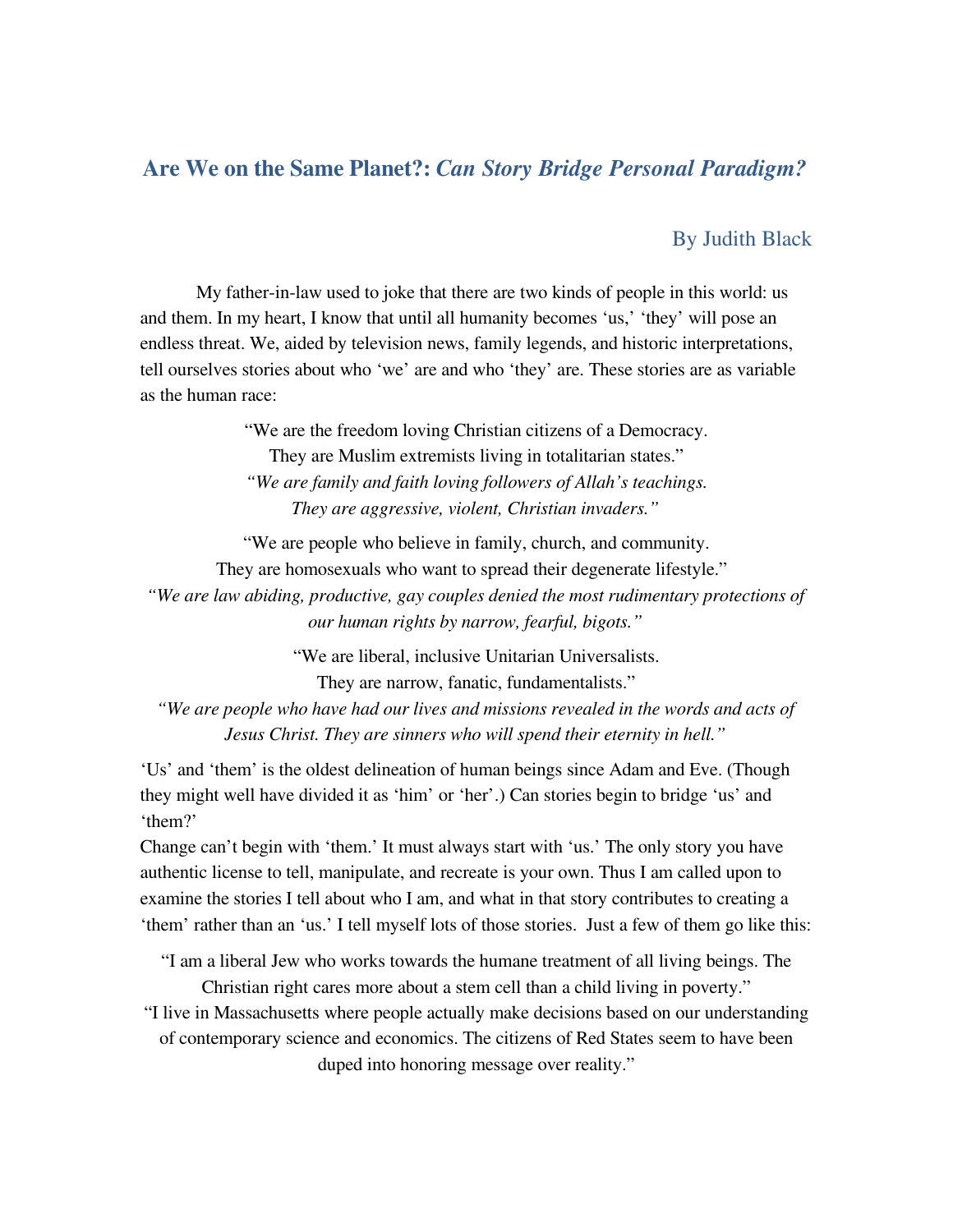"I believe that our media never offers a full picture of world events and that their fear mongering is turning this nation toward fascism."

I have lots of stories, and I am convinced that every one of them is true.

In October 2004, I was working at a festival out in Mesa, Arizona. The festival was created and run by a wonderfully creative and hardworking woman, along with her extended family, friends, and business associates. They created an atmosphere that was warm, welcoming, and honoring of story. I also knew them to be a religious, Republican crowd. In my mind, that coincides with 'them.' In initial conversations with any one of this group, when the topic turned towards politics, I would note that the administration had dealt with the environment as if they were hosting a yard sale for large industries (this was during the George W. Bush administration). They would agree that this White House has not been the best steward of the earth. I would bring up the poor support for education, and these folks with many children, lovingly held, would agree that educational standards and supports have slipped terribly. They would even agree that we are less safe in the world than we were four years ago. At that point, my new friend would usually take my hand, or touch a shoulder, look me in the eyes and say, "Yes, yes, all these things are true, but you have to understand: this upcoming election is about something much bigger. It's about good versus evil."

It was this moment, oft repeated during the course of the festival, in which I understood we were functioning in different paradigms. I don't believe in absolute good and absolute evil. An occasional psychopath sometimes comes to office or initiates an act of destruction, but generally we have free will to try and make the best choices, play out the best possible behaviors in any given situation. How can one call an entire culture, faith, or race 'evil?' So, our conversation hits that 'good and evil' line and in a flash I am 'us' and they are 'them,' and I say "nice meeting you." Then I go to my room and cry, trying hard to understand how these decent, generous, hard working, welcoming humans could vote against the health of the environment, our children's education, and international steps towards peace.

You may have heard the saying 'physician heal thyself.' I am a storyteller by vocation and avocation, and so the story I must examine is my own. It is immediately clear that I am not about to believe that any single faith claims the exclusive path to  $G-d$ , but is there a story that can bridge our worlds?

That same year, I was asked to be part of a presentation at our local Unitarian Church. They were acknowledging the feast of St. Stephen, and bringing people's attention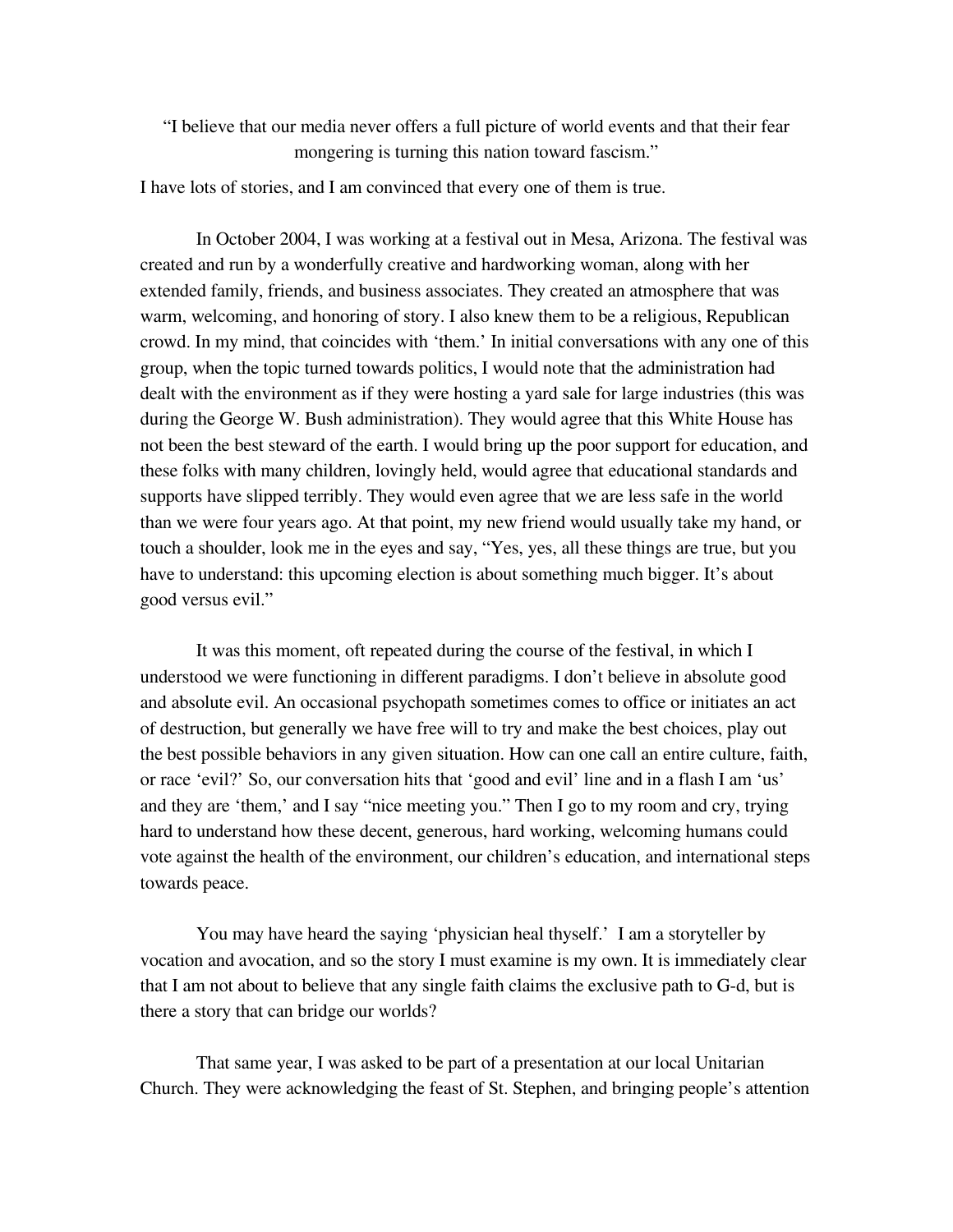to the plight of homelessness. (For 17 years, I have headed up a crew that cooks the 4th Thursday dinner at our local Shelter, worked with homeless populations in the Boston area, and coached homeless women; peppering up their storytelling skills so that they could testify before the State Senate.) Three of us were to address various aspects of homelessness. I met the other two speakers just prior to the service: one was an old friend, but the other was the kind of man whose mere appearance usually starts my 'us/them' paradigm chugging into gear. He was tall, with a British accent, an exquisitely tailored suit, and well-coiffed hair. My friend Linda told me in hushed tones that he was an investment banker and a Bush supporting Republican. This was not his 'home' church, and I wondered what level of discomfort he might be suffering looking out into pews filled with gay, straight, rich, poor, believers and cynics as parishioners. What was his role in the morning service?

We began with songs and readings. Then, I painted profiles of five different women so that the congregation could understand the highly varied issues that can culminate in a homeless existence. The next speaker was the investment banker, introduced as a member of the board of governors for the mission. He spoke with the congregation as you might speak to a friend over tea. He explained that with an overflowing live-in population, a kitchen that serves three meals a day to the larger community, and a heavily used food pantry, the mission needed to be expanded. He spoke of a new church and its ancillary buildings that had just been purchased through a 3 million dollar capital campaign that he (and others) had generated. He described the long, involved negotiations with a community that feared having the homeless as neighbors. He talked about the broadening goals of the mission. He said, "We must stop institutionalizing and funding homelessness, and start putting our money, energy, and hope into the homeless." He spoke of one-room apartments at the site that would enable those capable to transition into their own places. He spoke of moving from warehousing people into an environment where they were lovingly received off the streets into a place that would not only give them respite, but also help them find their strengths and develop skills, eventually enabling them to live independently. He acknowledged that with the closing of state hospitals, some people would never be able to care for themselves and these people, too, would need permanent group homes. By the time he was done, I was in love with the man.

So many of our personal stories are radically different, but if one, just one, puts us in the exact same place, time, or vision with someone on the opposite side of the us/them divide, let us see it as a building block, rather than an anomaly. Let us consider it a window into one another's humanity. From that view, we can build a bridge. No wall will ever be tall enough to keep out all of one's enemies. But we do hold the potential to build bridges, by finding these bits of shared humanity, and basing our stories on them: